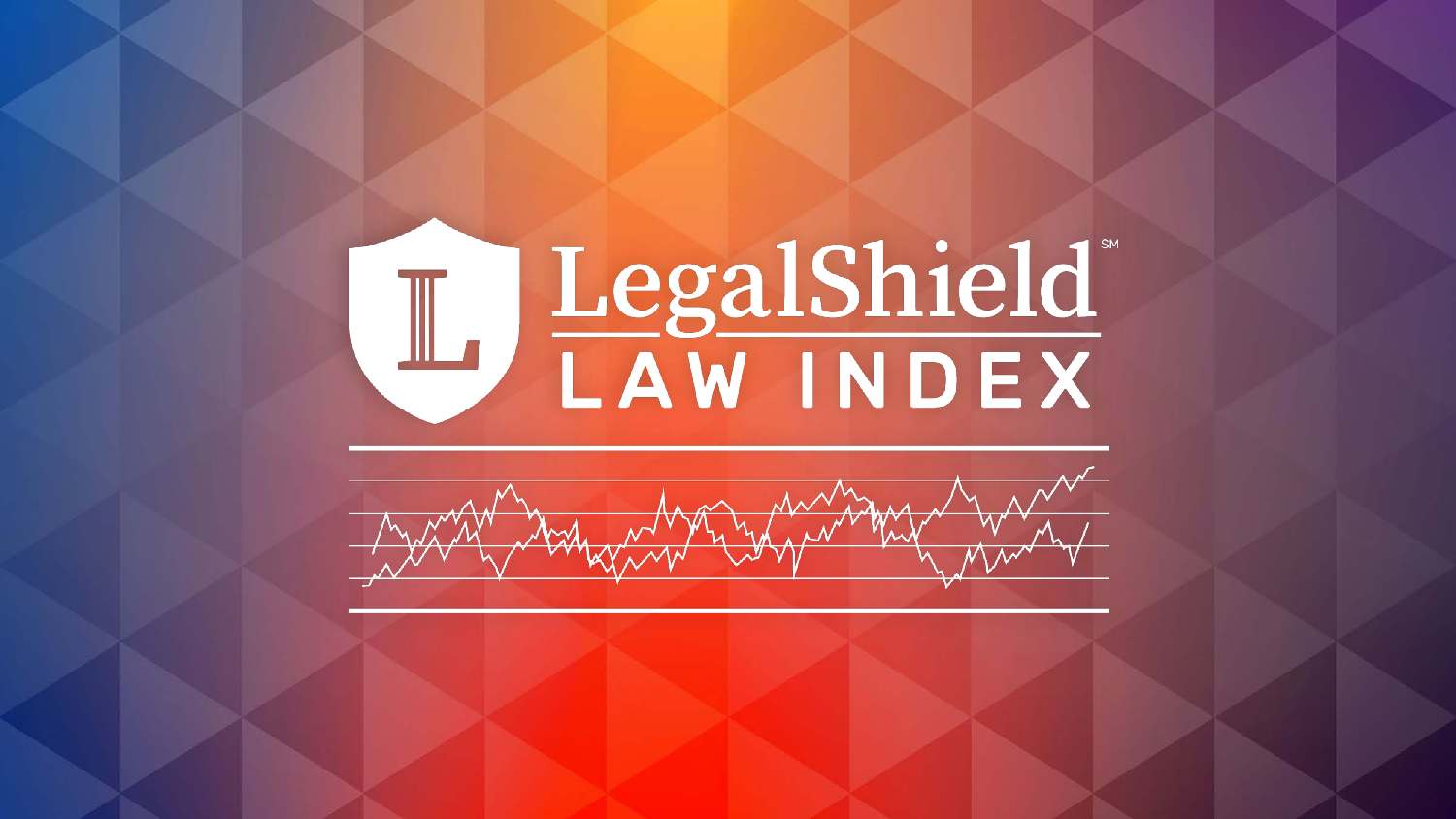# About LegalShield

**SM** 



**#1 Provider** of Subscription-based legal plans to households

### 1972-present

**46+ Year History** and counting



**6,900 Broker & Agency Clients**

served by our dedicated B2B division



#### **More than 1.8 Million Memberships**

paying monthly via credit card/ debit card/payroll deduction



**47,000** small business accounts



#### **39 Law Firms**

In 50 states and 4 Canadian provinces with a total of 900 lawyers focused on LegalShield matters, in addition to a referral network of 4,600 lawyers, with average of 22 years experience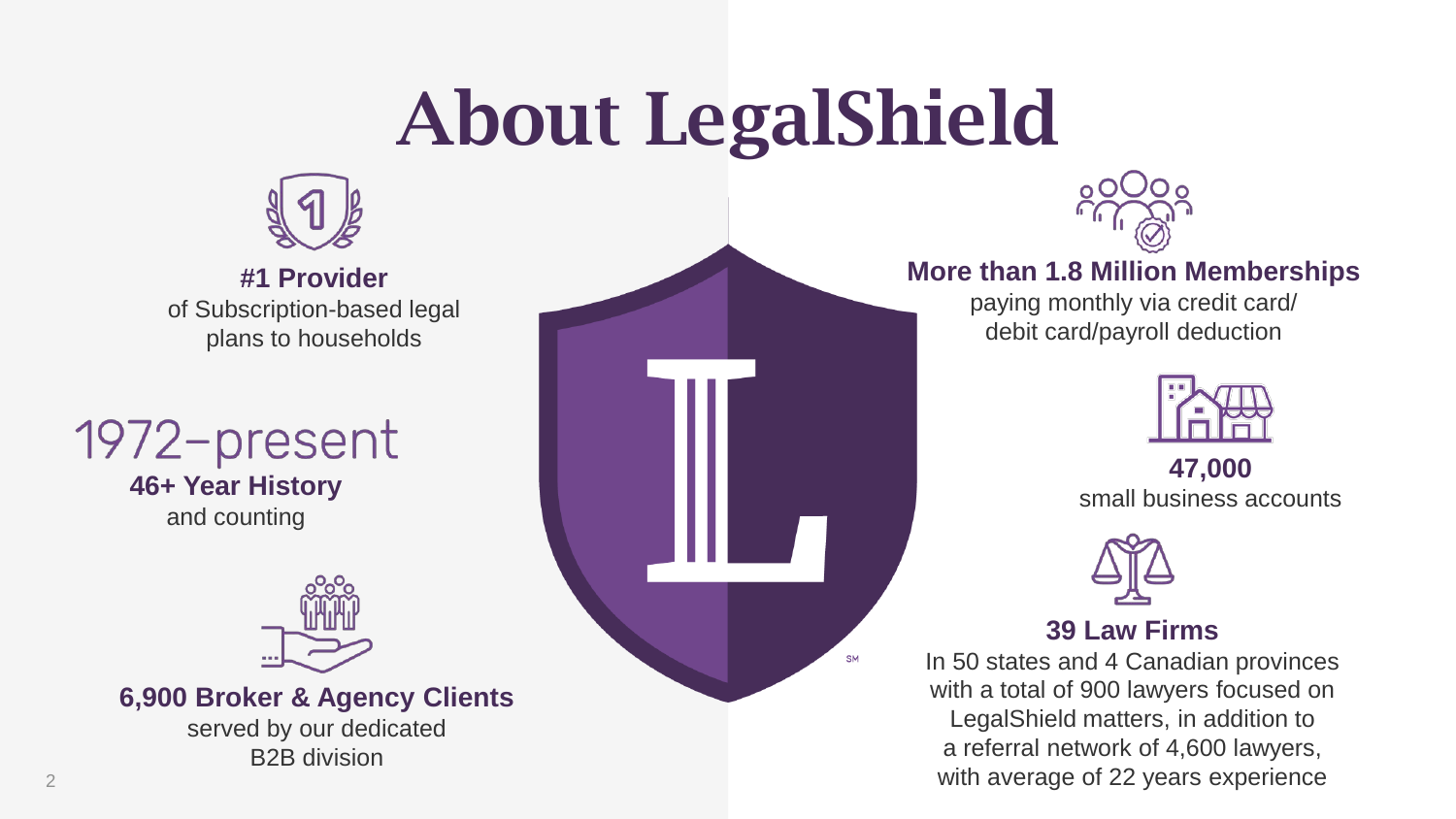# About the LegalShield Law Index

- The LegalShield Law Index is a suite of leading indicators of the economic and financial status of U.S. households and small businesses.
- The LegalShield Law Index is comprised of five sub-indices that are constructed from LegalShield's proprietary data, which reflect the demand for various legal services over the past 15+ years. Each time a LegalShield provider law firm receives a request from a LegalShield customer, the request is logged as an "intake" in one of roughly 70 unique areas of law (e.g., real estate) depending on the nature of the request.
- Each sub-index reflects the number of intakes in an area of law as a share of total intakes across all areas of law in a given month. In some instances, individual indices across multiple areas of law (e.g., bankruptcy, foreclosure, consumer/finance) are combined to produce a composite index (e.g., consumer financial stress).
- The sub-indices that comprise the LegalShield Law Index were selected because they tend to lead an existing economic indicator that sheds light on the health of the U.S. economy (i.e., the target economic indicator). In this way, the LegalShield Law Index provides actionable intelligence about the direction of the U.S. economy in the near term.

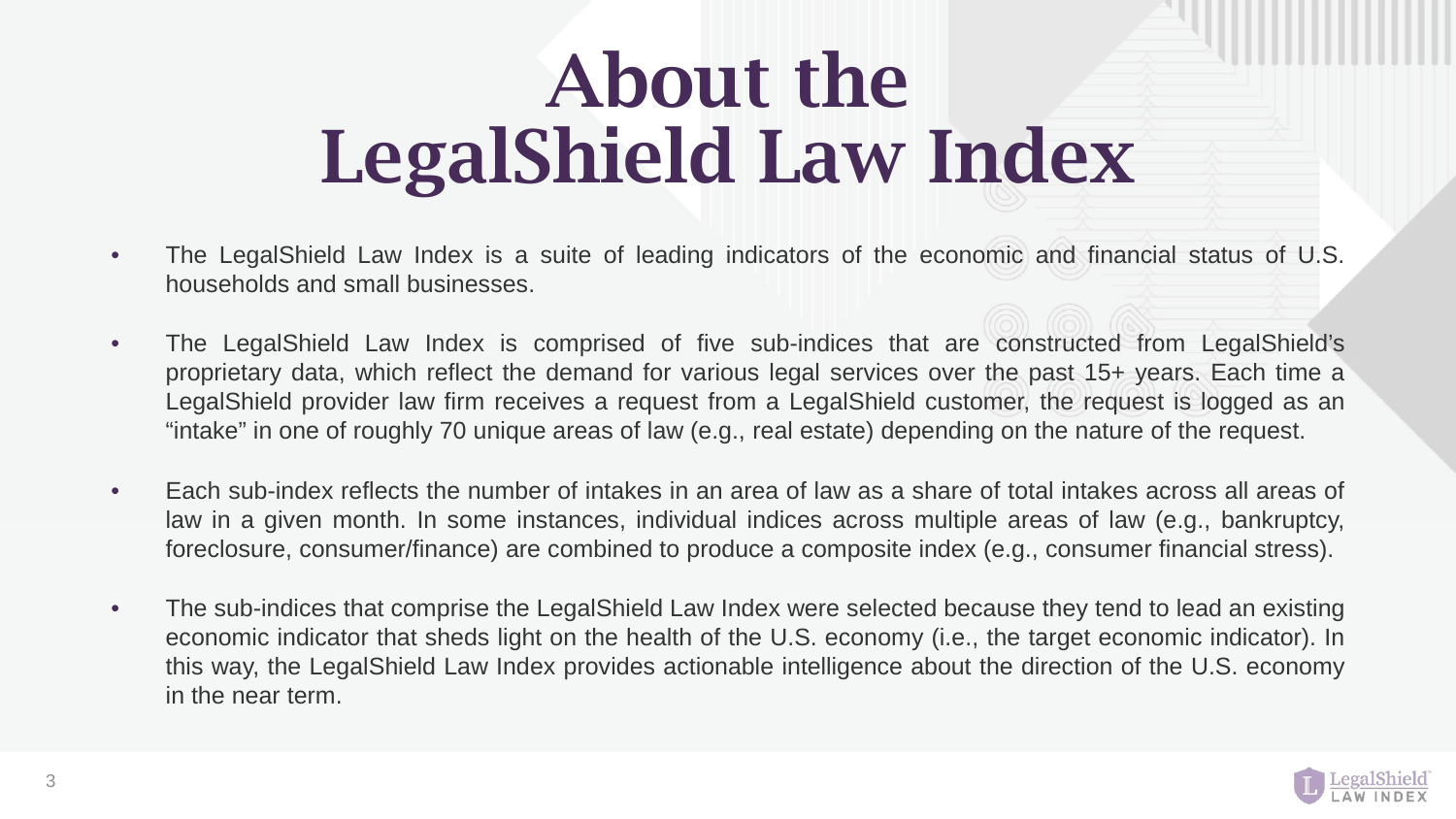# Advantages of the LegalShield Law Index

#### **UNIQUE**

The LegalShield Law Index is based on inquiries into specific legal services each month. To the best of our knowledge, there is no comparable data on the market.

#### **PROPRIETARY**

The LegalShield Law Index is based on data collected through LegalShield's provider law firms in all 50 states, thereby offering information that is not accessible to the general public.

#### **HIGH-FREQUENCY**

The LegalShield Law Index is based on data collected on a near real-time basis, and can be refreshed on a weekly, monthly, or quarterly basis depending on the user's needs.

#### **ROBUST**

The LegalShield Law Index is based on intakes for more than 1.8 million memberships (including individuals and small businesses), providing a window into the experiences of families and businesses across the country at any given point in time.

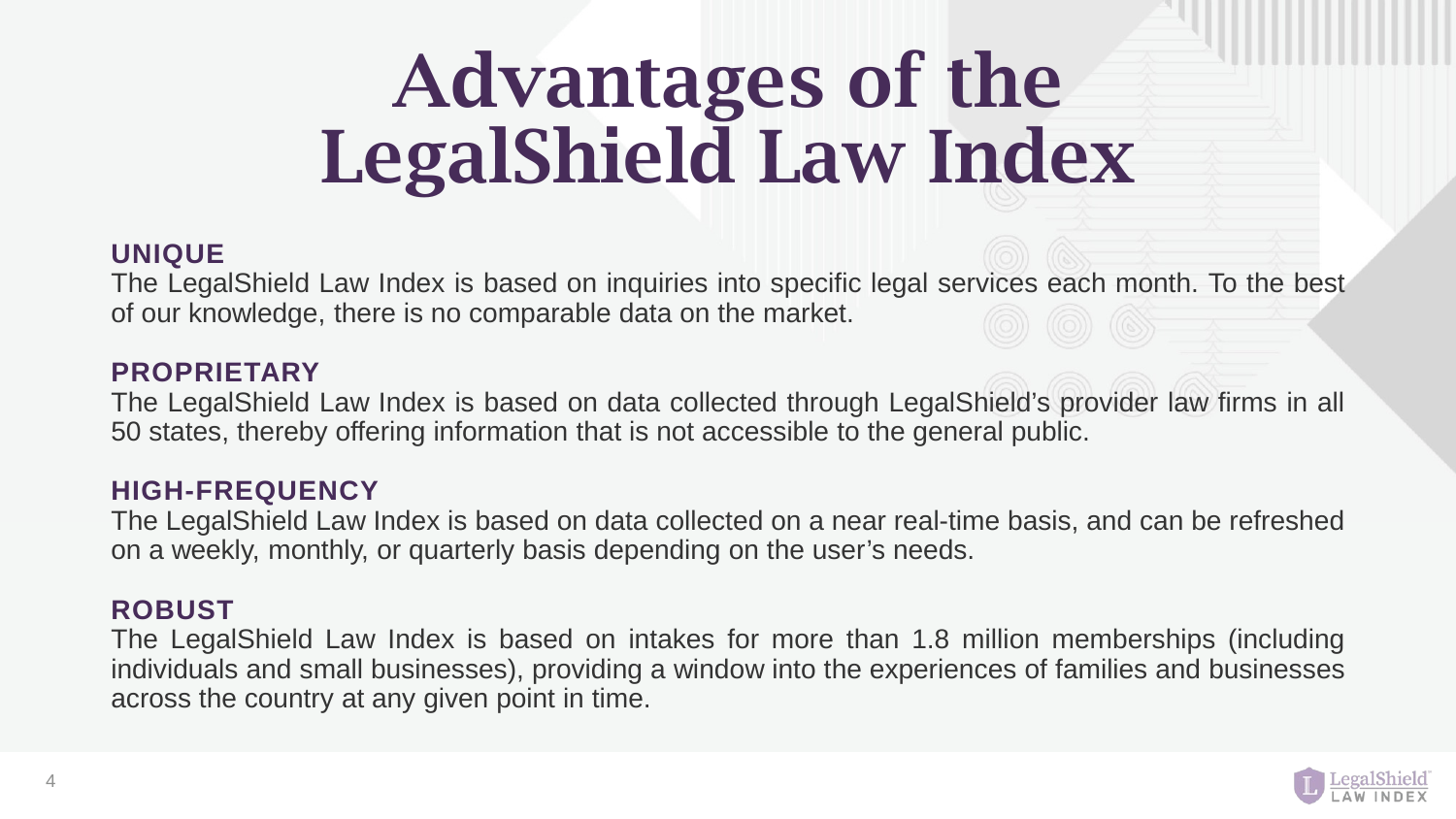# LegalShield Law Index + Target Economic Indicators

Each sub-index that comprises the LegalShield Law Index has undergone a battery of statistical tests to validate its relationship to an existing economic indicator that sheds light on the health and direction of the U.S. economy (i.e., the target economic indicator). Each index was selected because it tracks its target indicator, thereby providing advance insight into where the economy is heading in the near term.

| <b>LegalShield Law Index</b>                          | <b>LegalShield Area(s) of Law</b>              | <b>Target Economic Indicator</b>                                 |
|-------------------------------------------------------|------------------------------------------------|------------------------------------------------------------------|
| <b>Consumer Financial Stress</b><br>(Composite Index) | Bankruptcy, Foreclosure,<br>& Consumer/Finance | <b>Consumer Confidence</b><br>(Conference Board)                 |
| <b>Housing Activity</b><br>(Composite Index)          | Foreclosure & Real Estate                      | <b>Housing Starts</b><br>(U.S. Census Bureau)                    |
| <b>Bankruptcy</b>                                     | <b>Bankruptcy</b>                              | <b>Total Bankruptcies</b><br>(Compiled by Epiq Systems)          |
| <b>Foreclosure</b>                                    | Foreclosure                                    | <b>Foreclosure Starts</b><br>(Mortgage Bankers Association)      |
| <b>Real Estate</b>                                    | <b>Real Estate</b>                             | <b>Existing Home Sales</b><br>(National Association of Realtors) |

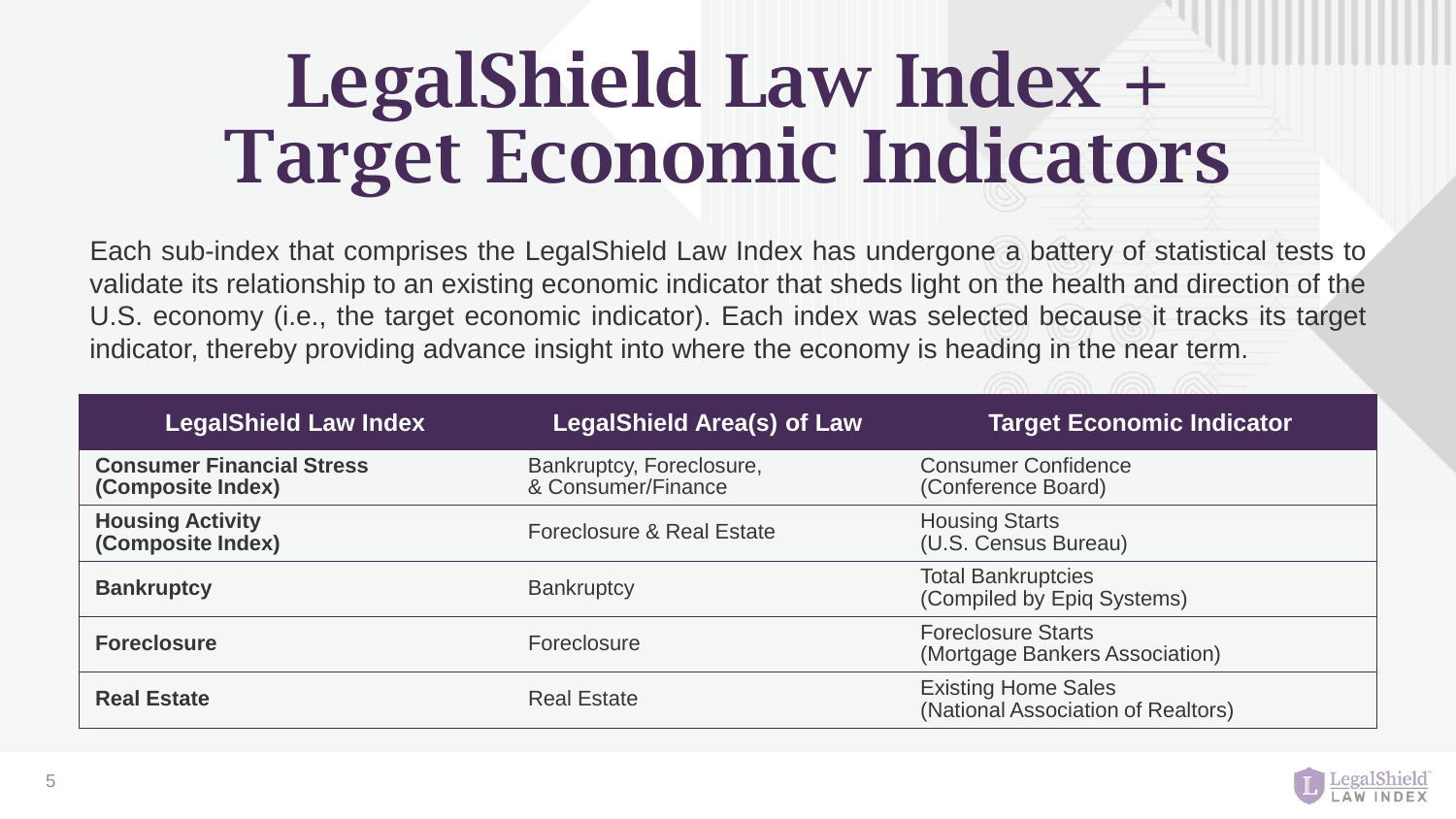# Interpreting Each Component of the LegalShield Law Index

#### **Consumer Financial Stress Index**

Consumer spending accounts for more than two-thirds of U.S. economic activity. The flagship LegalShield Consumer Financial Stress Index tends to lead the Conference Board's Consumer Confidence Index by one to three months. The LegalShield Consumer Financial Stress Index also provides a useful "hard" data check on the Consumer Confidence Index and similar measures of consumer confidence that are based on "soft" survey data, as these measures are not always consistent with underlying economic conditions.

#### **Housing Activity Index**

The housing market, broadly defined, accounts for up to oneseventh of U.S. economic activity, and the amount of new residential construction (as measured by housing starts) can provide insights into consumers' confidence about their jobs and future income. The LegalShield Housing Activity Index tends to lead U.S. Census data on housing starts (a key economic indicator) by 1–2 months — providing timely intelligence about near-term housing market health.

#### **Bankruptcy Index**

Bankruptcy data provide an important insight into the overall financial health of consumers and businesses. As witnessed during the Great Recession od 2008-09, an uptick in bankruptcies can foreshadow significant turmoil within the economy. The LegalShield Bankruptcy Index tends to lead the trajectory of total bankruptcies by roughly one month, providing an early warning signal of an economic downturn.

#### **Foreclosure Index**

A rise in foreclosures often signals a worsening of household finances, as households typically delay payments on other debt obligations in order to pay their mortgages on time. The LegalShield Foreclosures Index closely tracks foreclosures as reported each quarter by the Mortgage Bankers Association.

#### **Real Estate Index**

The housing market accounts for a significant share of U.S. economic activity, and the pace of existing home sales can provide insights into consumers' confidence about their jobs and future income. The LegalShield Real Estate Index tends to lead existing home sales as published by the National Association of Realtors and offers an early look at emerging trends in the housing market.

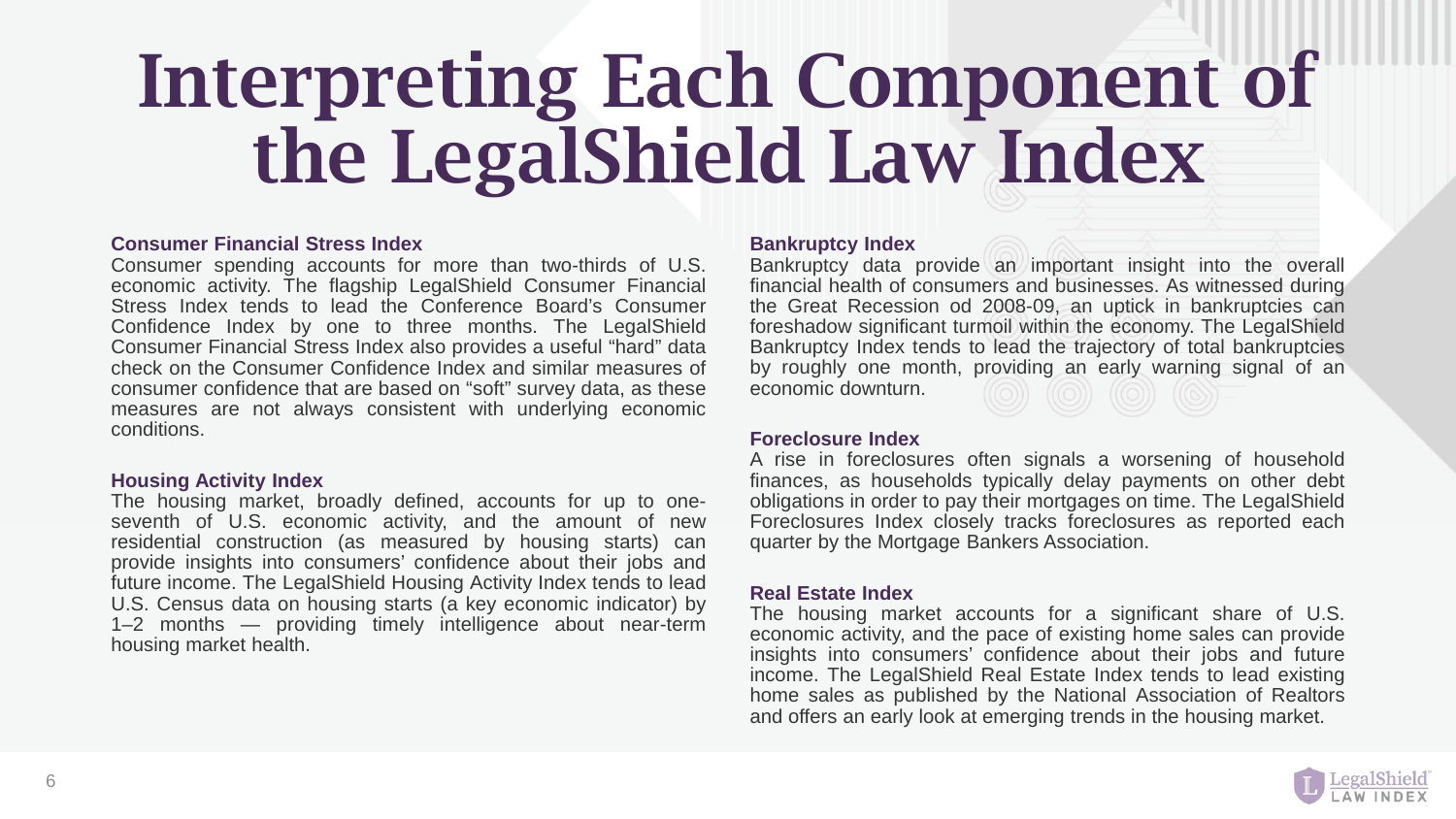### LegalShield Consumer Financial Stress Index

**Headline:** The LegalShield CFSI improved in August, as unprecedented government support continues to help consumers weather the pandemic-triggered recession. However, the months ahead remain fraught with uncertainty as the labor market remains severely weakened.

**Trends in Context:** The LegalShield Consumer Financial Stress Index decreased (improved) 3.8 points to 62.6 in August, marking the lowest level on record. At the same time, the Conference Board's Consumer Confidence Index dropped 6.8 points to 84.8 in August, signaling increased pessimism about the economy's near-term prospects. After a strong initial rebound after broad swaths of the economy shut down from March – May, recent indicators are less encouraging. For example, there were 4.1 million permanent job losses through August, and this figure will rise to 6.2 – 8.7 million by the end of the year according to Harvard and Fed economists. The small business economy is particularly susceptible: per Womply, 19% of small businesses open in January were shuttered as of early August. Labor market woes have weighed on consumers and reduced spending: consumer credit and debit card purchases remain 4 – 8% below pre-pandemic levels through mid-August.

Despite these headwinds, consumers have benefitted from an unprecedented level of federal stimulus efforts (including direct payments and enhanced unemployment benefits), along with other consumer-friendly policies such as eviction moratoria and lender-provided payment deferral and debt forbearance offerings. While these policies are temporary (and, in the case of unemployment benefits, have been significantly scaled back), they have kept financial stress low for most consumers as evidenced by LegalShield data. Nevertheless, private sector and non-Census government hiring slowed significantly in August, while permanent unemployment rose concerning signs for months ahead, particularly given that Congress appears no closer to reaching a deal to provide additional support to Americans suffering the most.

#### **HISTORICAL TREND OVER PAST 16 YEARS**

#### **MOVEMENT OVER PAST 12 MONTHS**



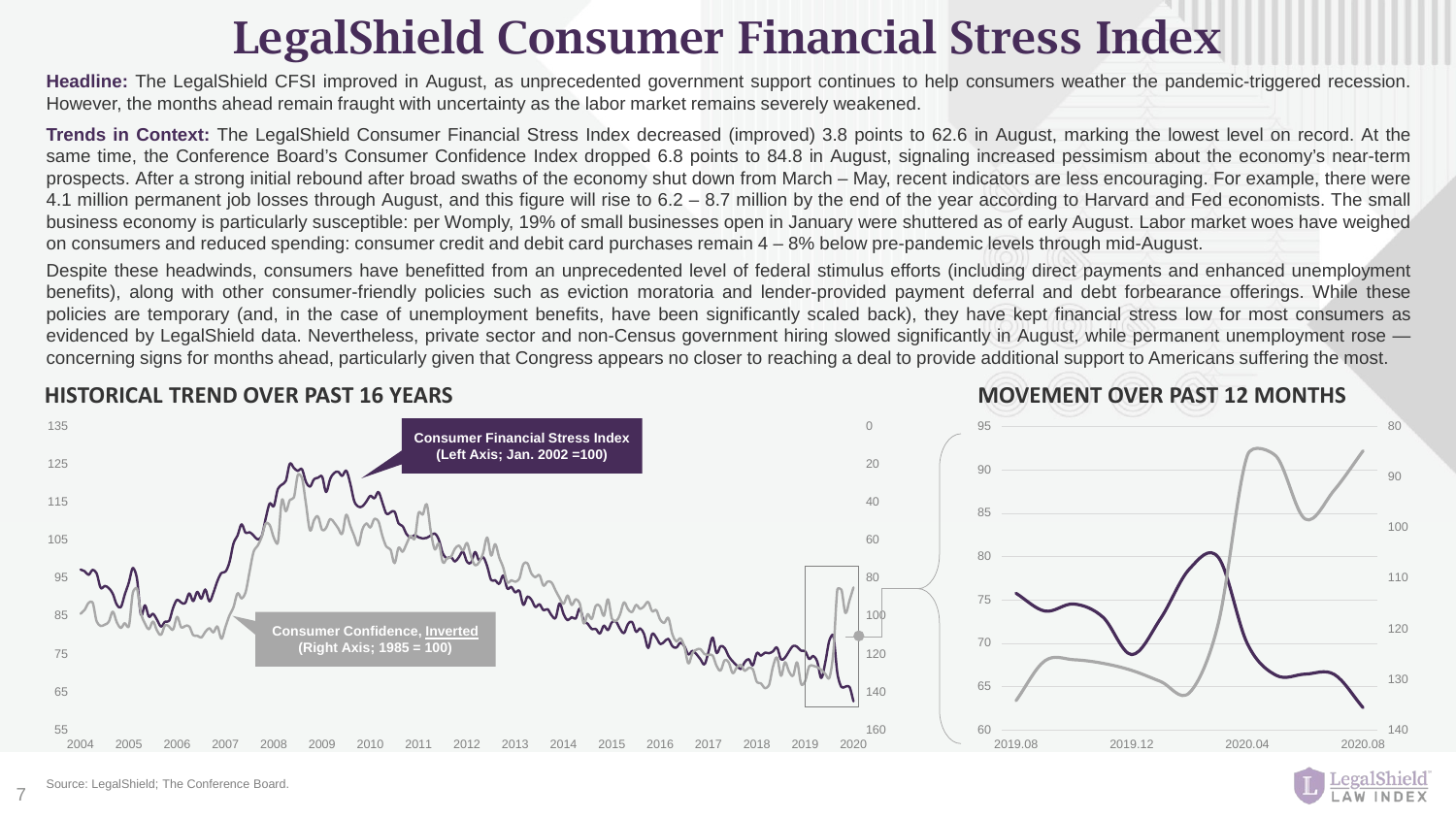### LegalShield Housing Activity Index

**Headline:** The LegalShield Housing Activity Index surged to an all-time high for the fourth month in a row, pointing to strong homebuilding activity in the months ahead.

**Trends in Context:** The LegalShield Housing Activity Index surged nearly 10 points to 138.2 in August, the highest level on record. Meanwhile, housing starts spiked 22% in July — the third consecutive month of double-digit growth — and are 8.6% above year-ago levels. As demonstrated by LegalShield and broader economic data, the housing sector remains a bright spot in the economy. The NAHB/Wells Fargo Housing Market Index improved 6 points to the highest level on record, in part due to improved building prospects in the suburbs and exurbs. Meanwhile, residential construction employment has grown over 14% from April and is now only 3% below February levels, a significantly stronger jobs recovery than has occurred in most other sectors. Another sign of robust demand is the price of lumber, which is now more than double mid-April levels after peaking at an all-time high in mid-August. Overall, LegalShield expects continued strong growth in the housing market in the months ahead.



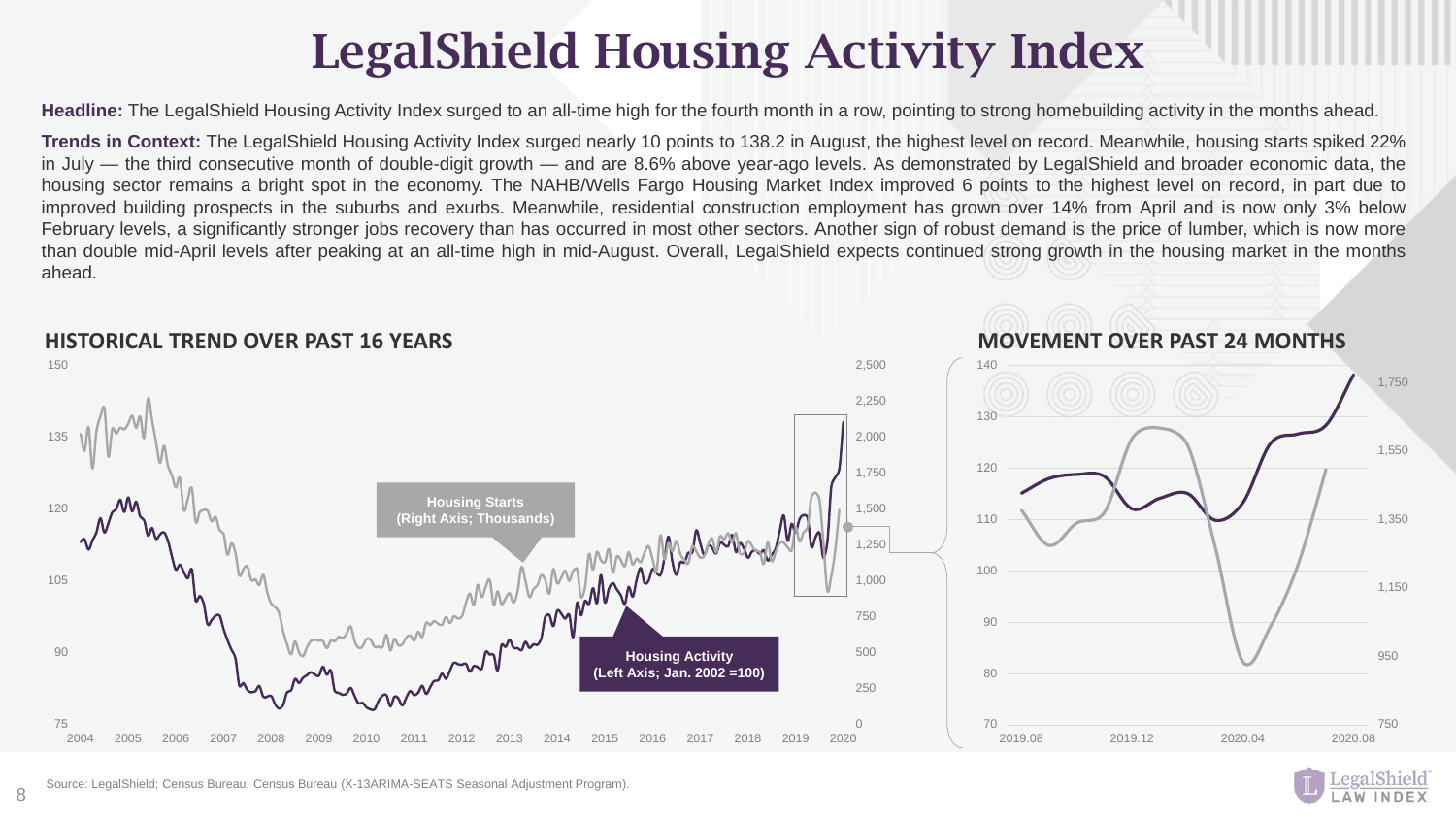### LegalShield Real Estate Index

**Headline:** The LegalShield Real Estate Index improved to the highest level in nearly 15 years, in line with a resurgence in existing home sales. Low borrowing costs and strong demand have spurred real estate activity, though rising home prices may become a headwind

**Trends in Context:** The LegalShield Real Estate Index improved 4.3 points in August to 111.8, its strongest reading since late 2005. Meanwhile, after plummeting in the spring, existing home sales surged 25% in July and are now 8% above year-ago levels, an increase LegalShield data have been signaling for several months. Demand for single-family homes — fueled by sub-3.0% mortgage rates — has reached a fever pitch. Mortgage applications have surged 33% year-over-year according to the Mortgage Bankers Association, while over 60% of banks reported stronger demand for GSE-eligible mortgages (i.e., loans that meet the underwriting guidelines and loan limits set by Fannie Mae and Freddie Mac) in Q2, according to the latest Fed Senior Loan Officer Survey. This surge in residential borrowing has fueled a frenzy of homebuying activity in lower-population-density areas. For example, data from Miller Samuel Real Estate points to a 44% year-over-year jump in home sales in the suburbs surrounding New York City, while July sales of new homes are up 36% nationally compared to a year ago. Although the strong rebound in housing demand has been a key bright spot in the economy this year, it has also driven prices up 8.5% from July 2019 to July 2020, which could price some people out of the market.

#### **HISTORICAL TREND OVER PAST 16 YEARS MOVEMENT OVER PAST 12 MONTHS**



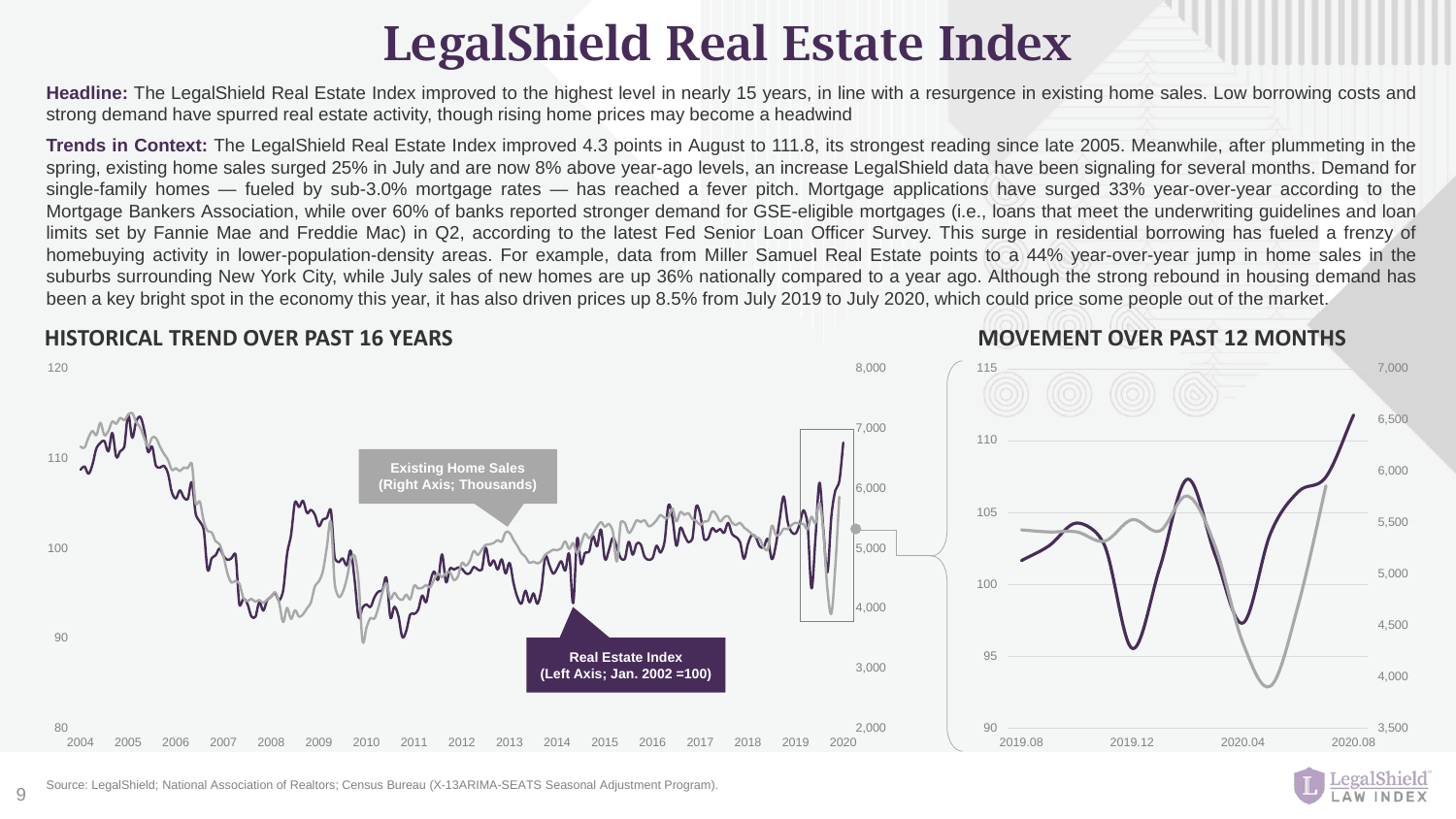### LegalShield Bankruptcy Index

**Headline**: The LegalShield Bankruptcy Index ticked down in August. Although bankruptcy activity is still muted, there are signs of rising stress throughout the economy.

**Trends in Context:** The LegalShield Bankruptcy Index eased (improved) 2.1 points to 28.2 in August, remaining well-below pre-pandemic readings. Meanwhile, total U.S. bankruptcies eased in July and are down 32% from July 2019. A month after the expiration of key CARES Act provisions, most notably the additional \$600/week in federal unemployment (UI) benefits, bankruptcy pressures remain muted. Enhanced UI has undoubtedly helped, as Americans who have lost their jobs due to the pandemicfueled recession are at greatest risk of financial stress. Another factor is the \$1200 Economic Impact Payments, the bulk of which most Americans either saved or used to pay down debts according to a recent study published by the National Bureau of Economic Research.

Although bankruptcy activity is subdued, there are worrying signs on the horizon. For example, a TransUnion survey suggests that 77% of individuals affected by the pandemic are concerned about paying bills and loans, with the average budget shortfall being roughly \$875. Older Americans are particularly at risk: according to the New School Retirement Equity Lab, nearly 3 million people aged 55–70 have left the work force since March, with an additional 1.1 million expected to exit by November. This cohort holds roughly 40% of household debt, per the New York Fed. Although a partial extension of enhanced UI benefits should provide relief for those who qualify, its distribution has been delayed and participation is uneven across states. Without further income support or debt relief, bankruptcy activity will almost certainly rise in 2021, though LegalShield data suggest a near-term increase is unlikely.





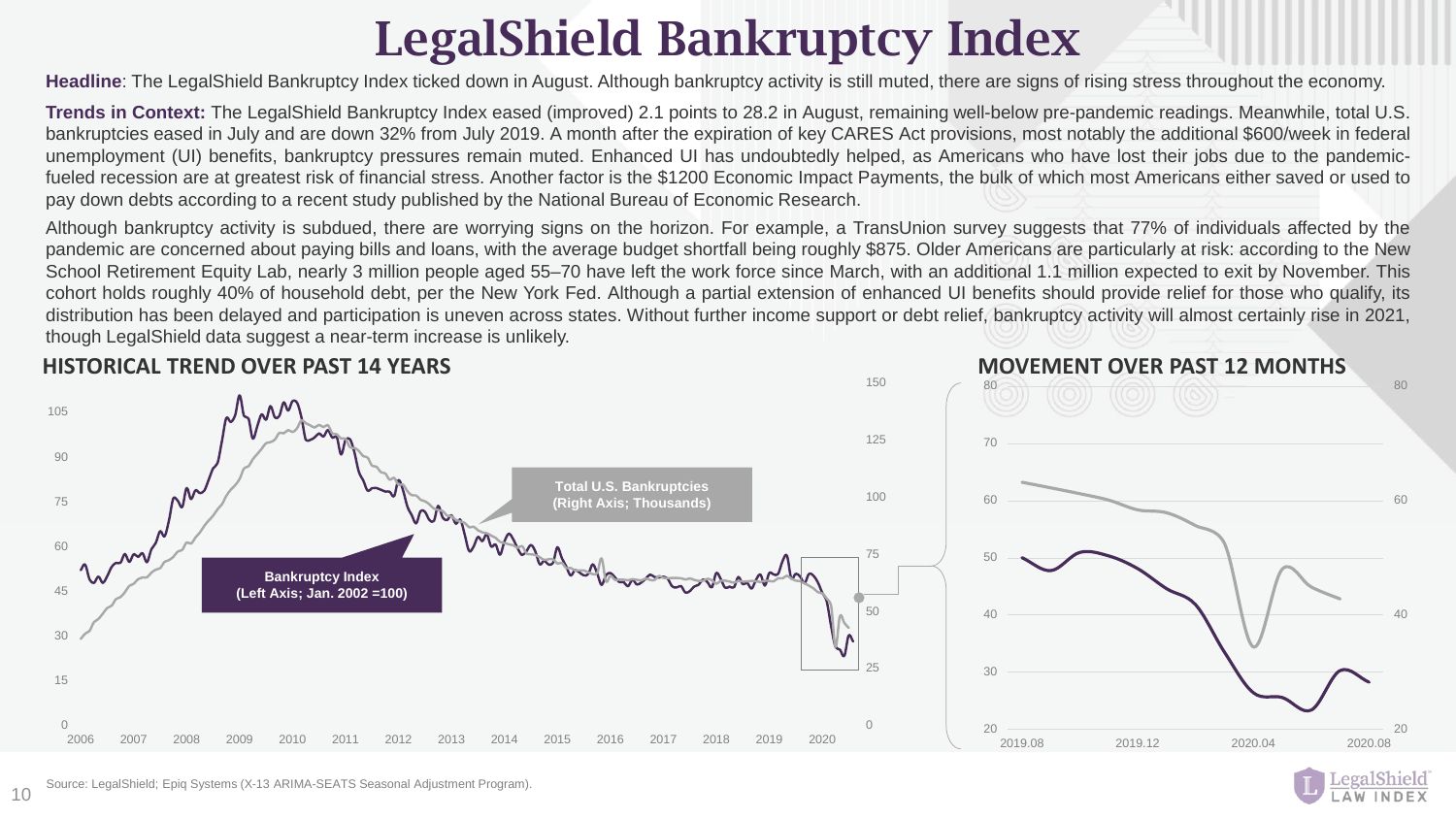## LegalShield Foreclosure Index

**Headline**: The LegalShield Foreclosure Index fell to an all-time low, signaling that foreclosure activity should remain muted in the short term.

**Trends in Context:** The LegalShield Foreclosure Index fell to 31.6 in August, an all-time low. Likewise, second quarter foreclosure starts fell 16 basis points to an all-time low of 0.03% due to foreclosure and eviction moratoria on federally backed mortgages. There is little doubt that suspending evictions and foreclosures has achieved its desired outcome thus far, as the number of foreclosure starts was pushed to an all-time low of 24,000 in the second quarter. Payment deferral and forbearance programs have also provided homeowners with tremendous relief on mortgage payments: the New York Fed reports that the share of mortgage accounts that transitioned from "30- 60 days delinquent" to "current" spiked from 37.4% to 61.1% in Q2.

However, as with other measures of consumer financial stress, there are worrying developments on the horizon. For example, the share of delinquent FHA-backed mortgages (which are designed for low income and minority borrowers) rose to a 40-year high of 16% in Q2, according to the Mortgage Bankers Association. Meanwhile, nearly one-third of tenants who rent from "mom and pop" landlords were unable to pay their August rent, according to a survey by Avail, causing these landlords to dip into savings to remain current. While the recent extension of the moratorium on foreclosures for GSE-backed mortgages should keep foreclosure activity subdued for the time being (as indicated by LegalShield data), there is concern that foreclosures may rise next year given the high rate of joblessness.



#### **HISTORICAL TREND OVER PAST 16 YEARS**